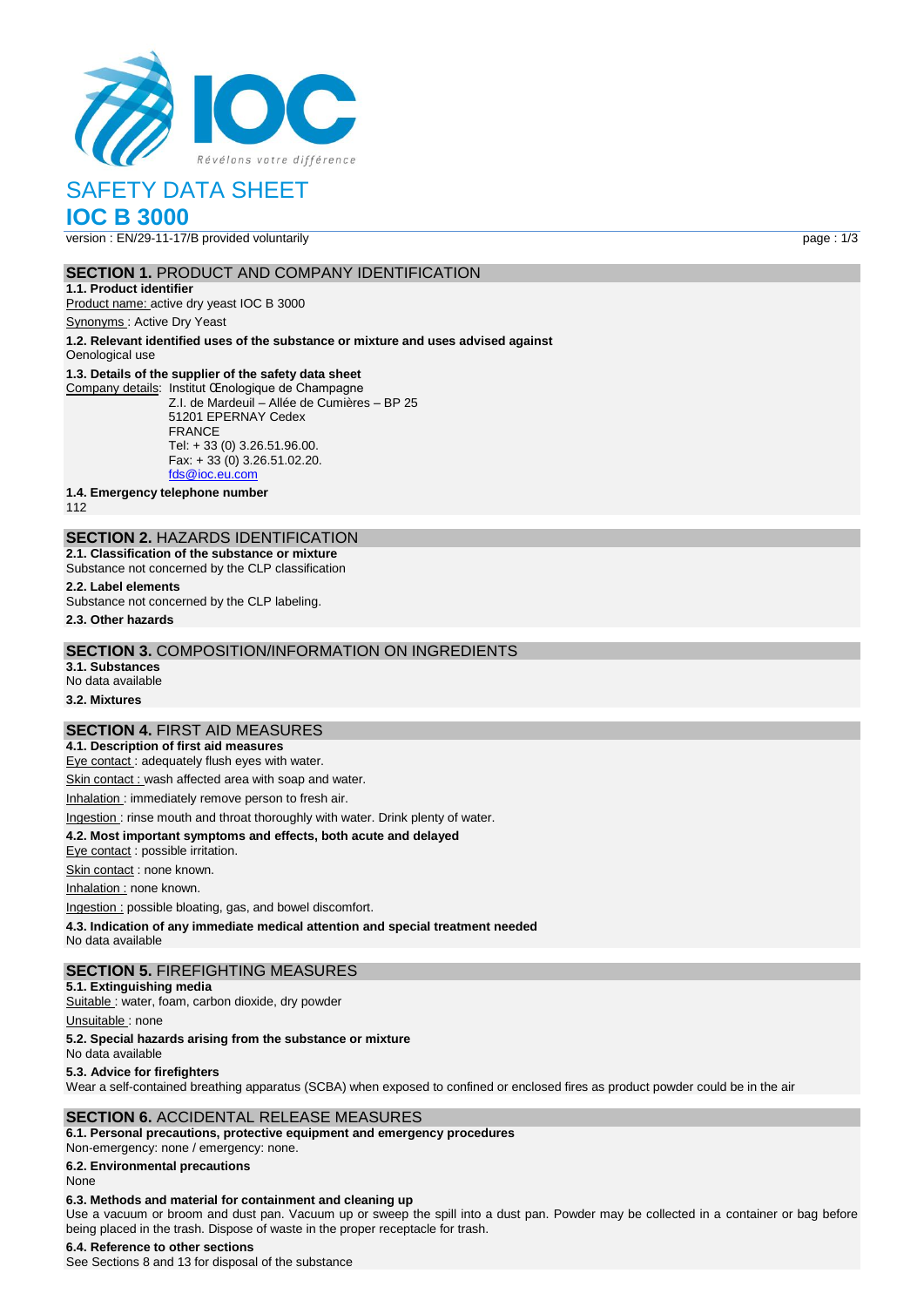

# SAFETY DATA SHEET

# **IOC B 3000**

version : EN/29-11-17/B provided voluntarily page : 2/3

#### **SECTION 7.** HANDLING AND STORAGE

#### **7.1. Precautions for safe handling**

Handling : avoid breathing dust. Avoid contact with eyes.

Occupational hygiene : wash hands thoroughly after handling.

#### **7.2. Conditions for safe storage, including any incompatibilities**

Risks : not at risk for corrosion, fire, explosion, or chemical reaction.

Place of storage : no special instruction to minimize risks (see above). Store according to label directions to maintain label guarantees.

Fire/explosion protection: none needed.

#### **7.3. Specific end use(s)**

Recommended packaging material: Paper bags.

### **SECTION 8.** EXPOSURE CONTROL / PERSONAL PROTECTION

**8.1. Control parameters** See section 15. **8.2. Exposure controls** Engineering : none Eye/face protection : protective glasses should be worn in conditions of excessive dusting. Skin Hand : none Other : none. Wear appropriate clothing for work. Respiratory protection : protective mask should be worn in conditions of excessive dusting. Thermal protection: none Environmental exposure : none.

## **SECTION 9.** PHYSICAL AND CHEMICAL PROPERTIES

**9.1. Information on basic physical and chemical properties** Apperance : Granuled Odour :Typical yeast Odour threshold : not Applicable pH: not Applicable Melting / freezing point : not Applicable Initial boiling point and boiling range : not Applicable Flash point: not Applicable Evaporation rate: not Applicable Flammability (solid, gas): not Applicable Upper/lower flammability or explosive limits: not Applicable Vapour pressure: not Applicable Vapour density: not Applicable Relative density: not Applicable Solubility(ies): Yes Partition coefficient: n-octanol/water: not Applicable Auto-ignition temperature: not Applicable Decomposition temperature: not Applicable Viscosity: not Applicable Explosive properties: not Applicable Oxidising properties: not Applicable **9.2. Other information**

#### **SECTION 10. STABILITY AND REACTIVITY**

**10.1. Reactivity** Not reactive **10.2. Chemical stability** Stable **10.3. Possibility of hazardous reactions** None **10.4. Conditions to avoid** None